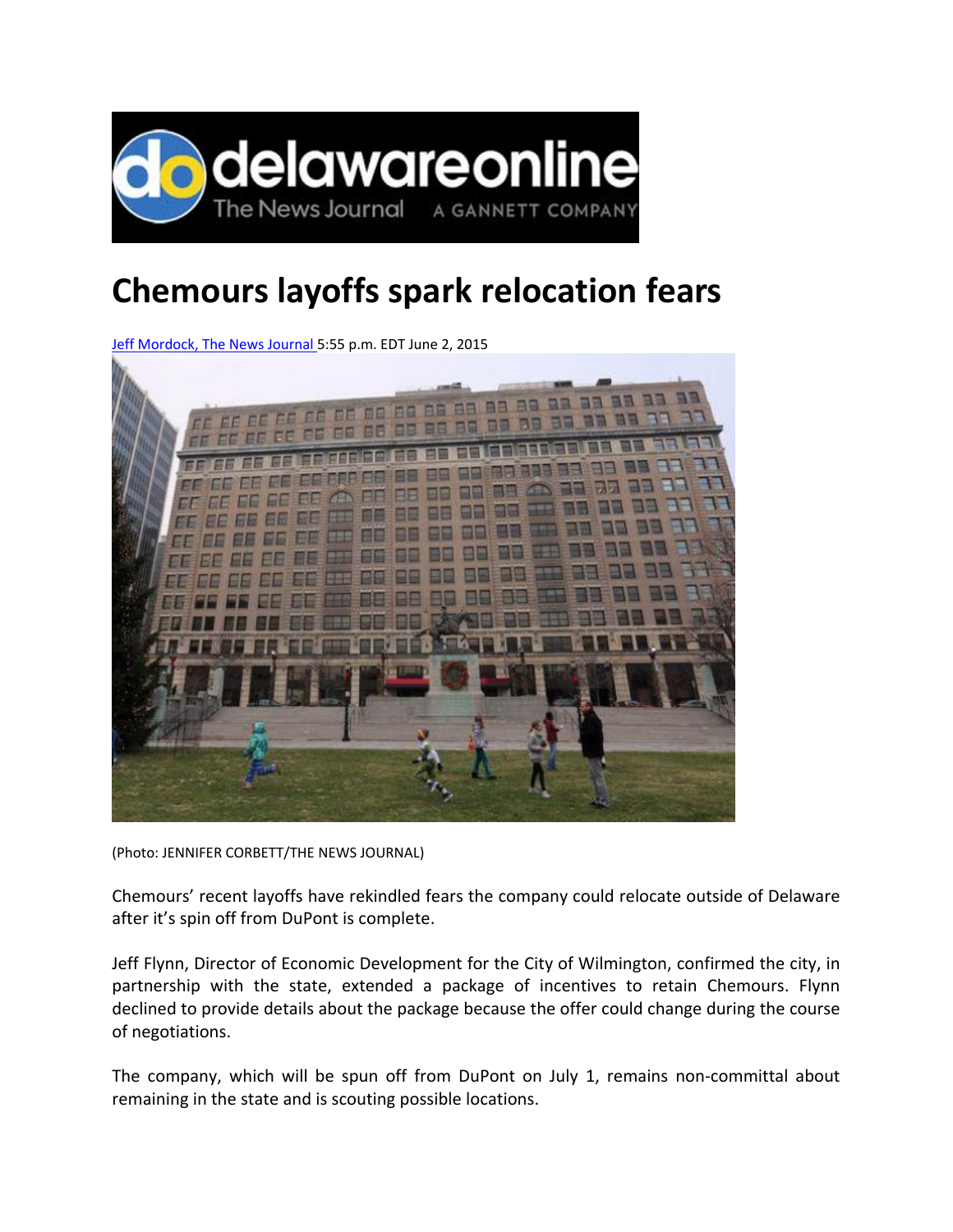"Chemours has not made a final decision regarding its ultimate headquarters location, and will continue to evaluate its longer term headquarters needs," said DuPont spokesperson Dan Turner.

Chemours is actively engaged in talks with other Mid‐Atlantic states about a potential relocation, according to Bud Freel, a Wilmington City Council member. He said the city is trying to keep Chemours, but was unaware of the incentives that are being offered.

DuPont last week cut between 5 and 7 percent of its performance chemicals' unit work force roughly one month before the unit is spun off to create Chemours. The layoffs occurred at the unit's worldwide locations, including Delaware.

Roughly, 9,100 globally, including about 1,200 in Delaware worked for the unit before the layoffs. The Delaware employees work at DuPont's former headquarters in downtown Wilmington and the Experimental Station on Route 141 in New Castle.

John Boyd, a principal of The Boyd Co. Inc., advises companies on relocation. He said the layoffs could be a sign Chemours is looking to shop itself by becoming leaner and thus more attractive for a potential merger.

"If it was any other company, you could write layoffs off as a normal tweaking of the workforce," Boyd said. "But when you scratch beneath the circumstances of Chemours and look its history, real estate footprint, etc., it could be the first phase of an eventual move."

A potential change of address for Chemours could create several difficulties for the city of Wilmington. A departure could have a multiplier effect reducing revenue for delis, restaurants and other downtown businesses that rely on the patronage of Chemours employees.

Another concern is the city's ability to develop a budget if it lost roughly 1,200 employees generating a city wage tax. Currently, the city collects 1.25 percent on all salaries generated within Wilmington. Freel said the city does not know how many Chemours employees are going to replace the DuPont workers who left the building earlier this year for a suburban complex in Chestnut Run. He added that the city also does not know how Chemours employee salaries will compare to their DuPont predecessors.

"This is a big issue for the city of Wilmington," he said. "We took in a fair amount of money from the DuPont employees with a lot of them in high-paying jobs."

Wilmington Mayor Dennis Williams acknowledged in an e-mail that the city is only one of many possible locations for the new company and confirmed he's reached out to company officials to keep them here.

"We are making every effort to ensure that Chemours stays here in Wilmington where we know the company will thrive and prosper," he said.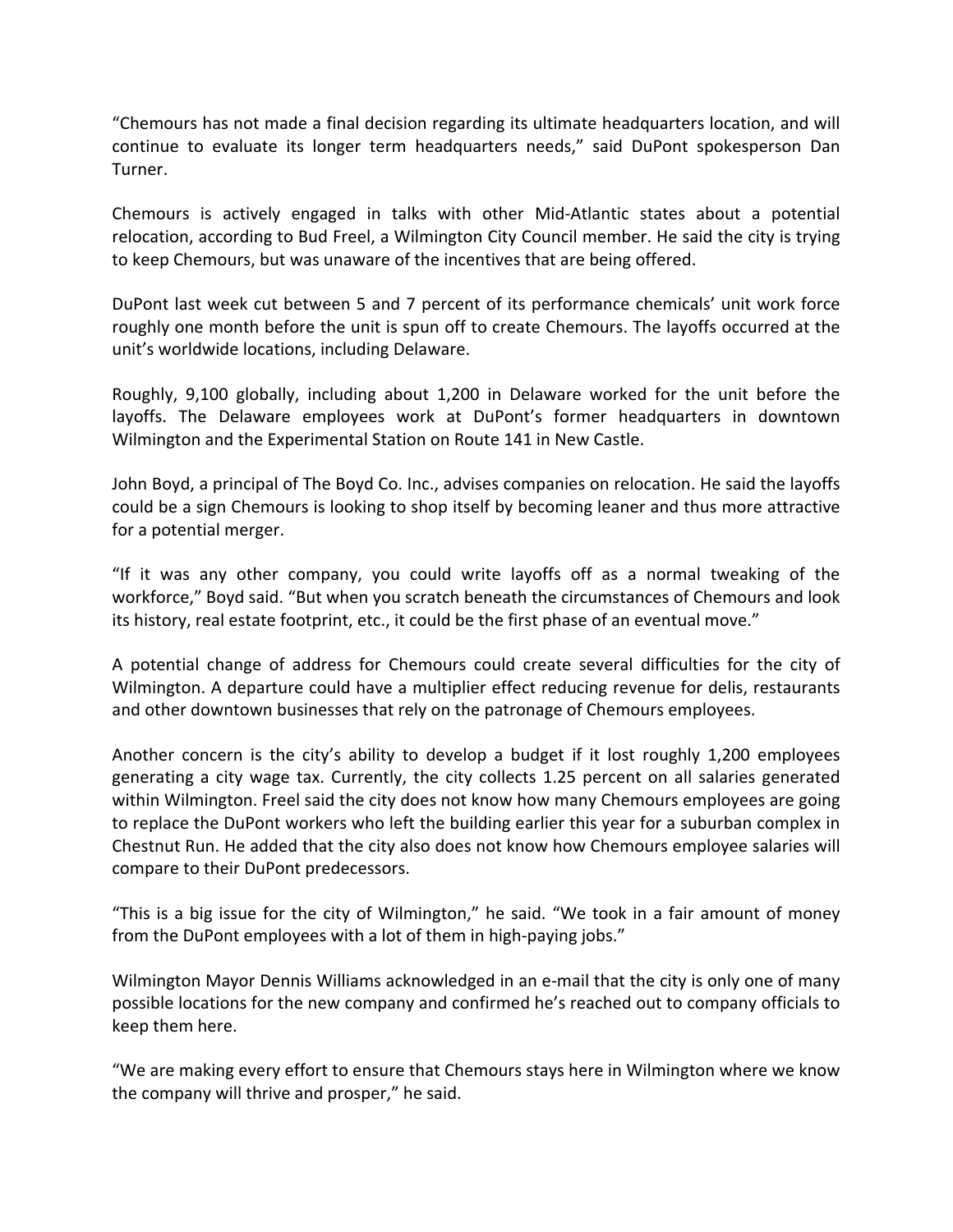But it may not be Chemours' decision, ultimately, to remain in Wilmington, or even Delaware. The new company has long been seen as a potential takeover target since DuPont first announced the separation in late 2013.

Tronox Inc., a Stamford, Conn.‐based DuPont competitor, has been cited by analysts as Chemours' most likely acquirer, if such a transaction occurs. Boyd agreed that Chemours would be a natural fit for Tronox.

"From what I hear, it would be a very convenient marriage for both companies," he said. "Tronox is in acquisition mode."

Boyd cited the DuPont unit's creation of widely used products as one of the reasons it could draw interest from other companies. The unit produces titanium dioxide, also known as Ti02, a pigment used in cosmetics, coatings, plastics, toothpaste and sunscreen. Another hallmark of the unit is Teflon.

One issue that could spur a Chemours relocation, according to Boyd, is the company's future headquarters. Once Chemours is spun off from DuPont, it's main office will be the former headquarters of DuPont in downtown Wilmington. The building, built in 1907, is outdated and unable to accommodate a modern business, Boyd said.

"That building is an albatross in terms of business efficiency," he added. "It was designed for another era."

Jim Butkiewicz, a professor of economics at the University of Delaware, agreed the building and its location in downtown Wilmington could be an issue for Chemours.

"Occupying the building and staying in downtown Wilmington is not a decision Chemours made," he said. "It was a decision DuPont made for them."

But DuPont's Turner said the building is a good fit for Chemours.

"Chemours looks forward to establishing its business in Wilmington," he said. "The DuPont Building matches the current space needs for the international headquarters of Chemours and provides the new company with a single location, enabling them to continue to build their operating model and to establish a unique identity and culture."

Although relocating out of Delaware could cause Chemours to lose experienced workers familiar with its product line, such corporate moves happen frequently. Mercedes-Benz USA announced in February it was moving out of its long-time Montvale, N.J. headquarters in favor of Sandy Springs, Ga., an Atlanta suburb.